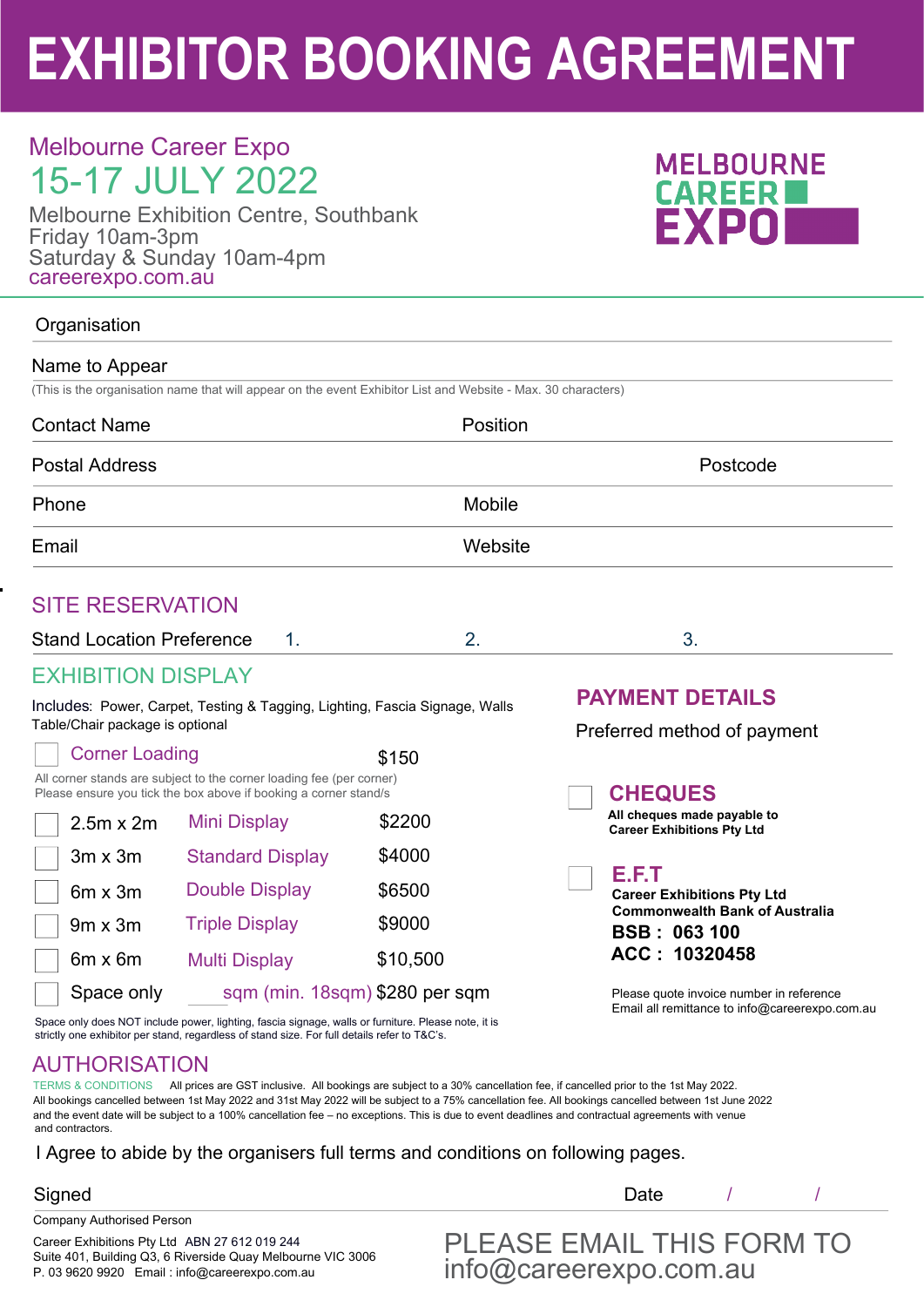

#### **Melbourne Career Expo Exhibiting Terms & Conditions**

- 1. This agreement is made between Career Exhibitions Pty Ltd ABN: 27 612 019 244 ("Organiser") and the organisation agreeing to exhibit ("Exhibitor"). The agreement is relevant from the period beginning the  $14<sup>th</sup>$  July 2021 to the  $31<sup>st</sup>$  July 2022. It is in respect to the 2022 Melbourne Career Expo which is held on the 15 – 17 July 2022, at The Melbourne Convention and Exhibition Centre South Wharf ("Venue"). The Exhibitor agrees to the following terms and conditions.
- 2. The person who signs the Exhibitor Booking Agreement (including these terms and conditions) ("Booking Agreement") is authorised to sign on behalf of the Exhibitor. Should the contact person change prior to the event date, the Exhibitor must notify the Organiser. The Exhibitor will still be responsible for the management of the stand and is liable for the expense of the stand. Change of booking contact is not a reason to void this agreement.
- 3. The Organiser will organise and conduct the event or other activity on behalf of the Exhibitor in accordance with the Booking Agreement.
- 4. The Organiser will make all reasonable efforts to offer site space as requested by the Exhibitor and in accordance with the Exhibitor's reasonable directions.
- 5. Upon the Organiser receiving a signed Booking Agreement, the Exhibitor is considered as confirmed for the event. All Exhibitors are requested to pay a minimum of 30% deposit within 30 days of the invoice date. The balance will be due no later than 31<sup>st</sup> May 2022. Exhibitors who book after 31<sup>st</sup> May 2022 must pay in accordance with the invoice due date. All accounts must be paid in full prior to the event taking place.
- 6. Any cancellation received in writing prior to the 1<sup>st</sup> May 2022 will be subject to a 30% cancellation fee. If the booking has been paid in full a refund of 70% will be given. If the booking has not been paid the 30% will be due for payment prior to the event start date.
- 7. Any cancellation received in writing between 1<sup>st</sup> May 2022 and 31<sup>st</sup> May 2022 will be subject to a 75% cancellation fee which will be due for payment prior to the event start date.
- 8. Any cancellation received between 1<sup>st</sup> June 2022 and the event date will be subject to a 100% cancellation fee which will be due for payment in full prior to the event start date.
- 9. No stands may be sublet without the consent of the Organiser. 2.5m x 2m Mini Display stands are only permitted to hold one Exhibitor. 3m x 3m Standard Display stands are only permitted to hold one Exhibitor.
- 10. If the Exhibitor owns multiple businesses and wishes to promote more than one organisation within their stand, they will be required to purchase a minimum of 18sqm. Approval will need to be gained from the Organiser (such approval to not be unreasonably withheld) and an additional fee of \$500 inclusive of GST will apply for the additional business.
- 11. No Exhibitor shall occupy stand space until all monies owing to the Organiser have been paid in full.
- 12. Any Exhibitor who does not fulfil their obligation to staff their stand and utilise their booked space will forfeit their payment.
- 13. The Exhibitor agrees to staff and continually keep open throughout the course of the event the space allocated to it.
- 14. The Exhibitor must not pack up its stand partially or totally before closing time on the event's last day. No goods or promotional material can be left on the Exhibitors stand after 7pm on the last day of the event.
- 15. Business must be conducted only within the Exhibitor's own stand. Furniture and/or promotional material must not project into walkways. Walkways must be kept clear at all times.
- 16. No activities/furniture on the Exhibitor's stand should interfere with other stands or the good order and safety of the event or other Exhibitors. The Organiser reserves the right to take action if this occurs.
- 17. The Exhibitor is responsible for the safety of their products and stand. Materials and equipment in the Exhibitor's stand should not be left unattended at any time during the event, at move in and move out. Any materials and equipment not removed by 7pm on the last day of the event will be either disposed of or freighted to the Exhibitor fully at the Exhibitor's expense.
- 18. It is the responsibility of the Exhibitor to leave the stand space clean and tidy during the event and on moving out.
- 19. The Organiser reserves the right to determine, amend or alter the floor plan at any time during the lead up to the event.